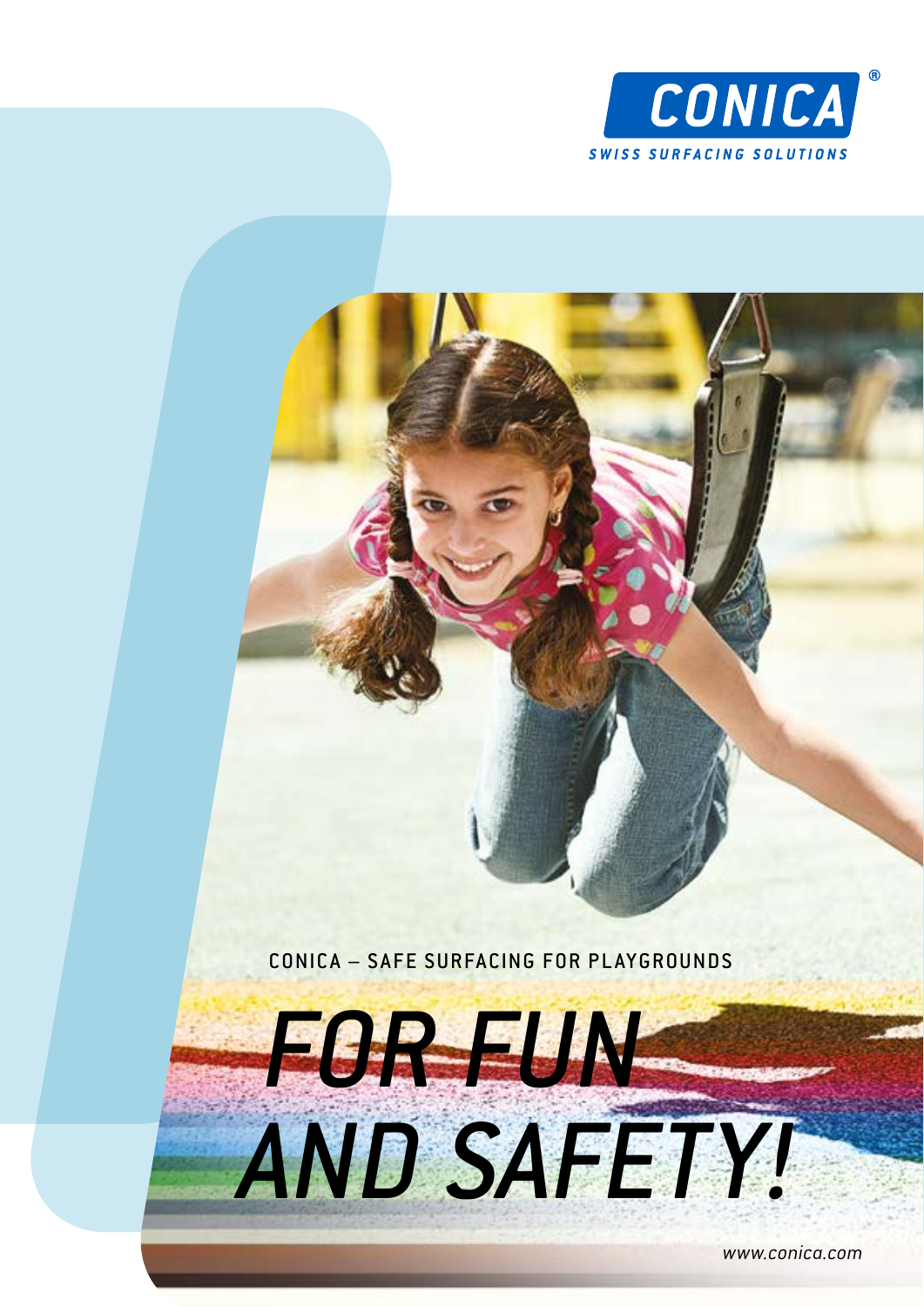# *INTRODUCING CONIPLAY...*

*The CONIPLAY outdoor system has been fully tested for a range of critical fall heights and will reduce the risk of injury.*

*With 22 standard colours in the range, designers have plenty of freedom and scope to create fun, stimulating and UV resistant playground surfaces. The techanical properties of the CONIPLAY system, including wear and weather resistance, are retained for an extended period, and the full range of CONIPLAY surfaces are tested and comply with international standards.*

### *PLAYGROUND SURFACING TO MINIMISE THE RISK OF INJURY.*

*Children want to enjoy carefree play and need an inspiring play surface that offers safety and protection. CONICA's playground surfaces are not only EN:1177 certified but are also always functionally and technically state of the art.*

*The CONIPLAY system has been rigourously tested across a range of Critical Fall Heights:*



*System Depth Requirement (mm)*

 *STANDARD 22COLOURS*

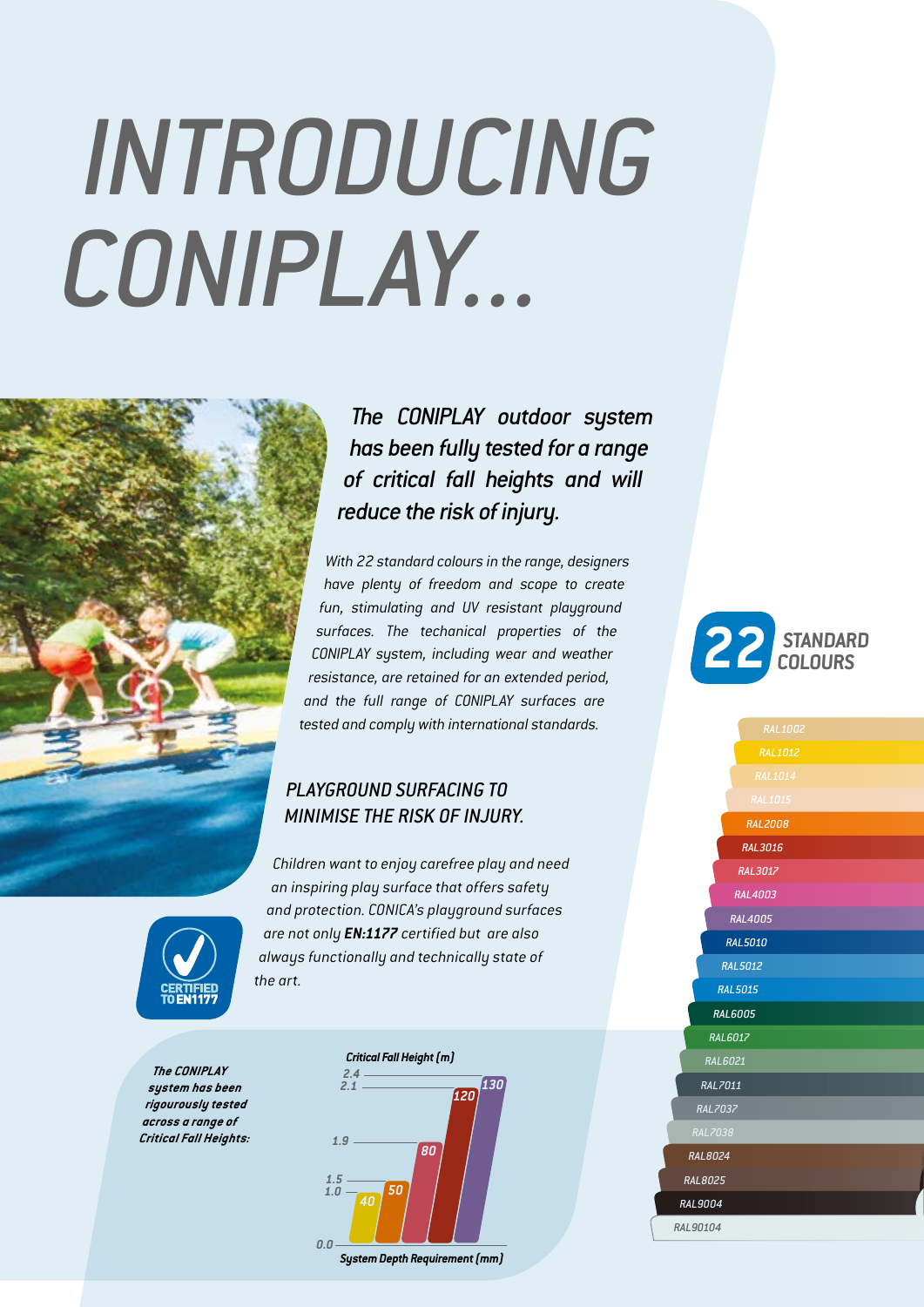